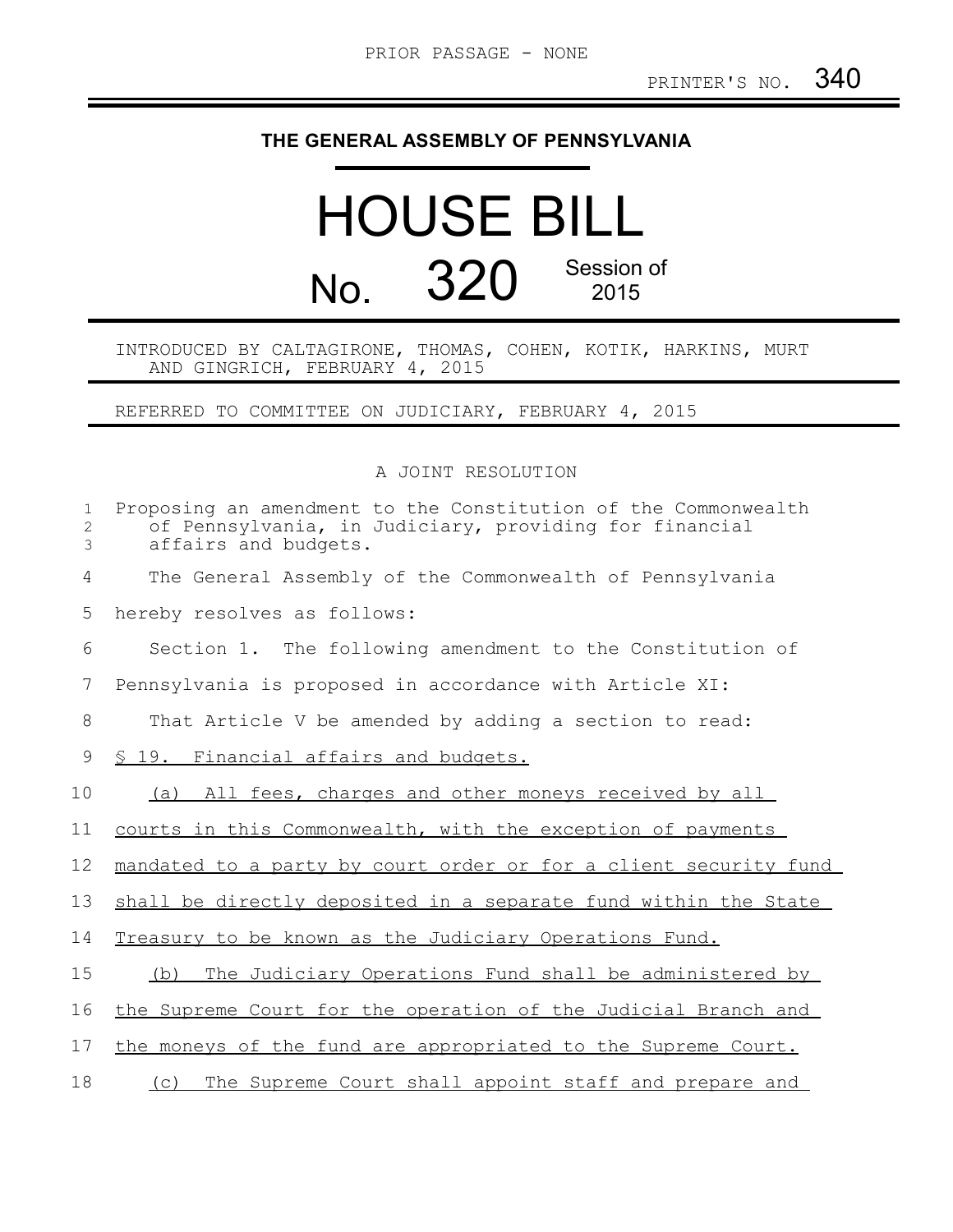| 1           | administer the budget of the Judicial Branch and undertake       |
|-------------|------------------------------------------------------------------|
| 2           | actions needed to ensure its efficient operation. All budget     |
| 3           | actions of the Supreme Court shall require approval by a         |
| 4           | majority vote of the members of the Supreme Court. If the        |
| 5           | Supreme Court is unable to achieve a majority vote for the       |
| 6           | Judiciary Budget in a fiscal year, the previous fiscal year's    |
| 7           | budget minus 3% shall be implemented until a new budget is       |
| 8           | achieved by a majority vote of the members of the Supreme Court. |
| $\mathsf 9$ | The Judiciary Operations Fund shall be subject to audits<br>(d)  |
| 10          | made in accordance with generally accepted auditing standards    |
| 11          | and shall be performed by the Auditor General and an annual      |
| 12          | report shall be delivered to the Governor and the General        |
| 13          | Assembly.                                                        |
| 14          | (e) If the total fees, charges and other moneys received by      |
| 15          | the courts and deposited into the Judiciary Operations Fund are  |
| 16          | not adequate to meet the operating expenses of the Judicial      |
| 17          | Branch, the Supreme Court shall submit a budget request to the   |
| 18          | Governor and the General Assembly by April 1 and the Governor    |
| 19          | and General Assembly shall consider the request in the normal    |
| 20          | budget process. The Supreme Court may submit a budget request to |
| 21          | the Governor and General Assembly if the Judiciary Branch faces  |
| 22          | an unforeseen substantial expenditure. The fund may carry a      |
| 23          | surplus of no more than 3% of the total judiciary operating      |
| 24          | budget from the previous year and any amounts more than 3% shall |
| 25          | be transferred into the General Fund.                            |
| 26          | Section 2. (a) Upon the first passage by the General             |
| 27          | Assembly of this proposed constitutional amendment, the          |
| 28          | Secretary of the Commonwealth shall proceed immediately to       |
| 29          | comply with the advertising requirements of section 1 of Article |
| 30          | XI of the Constitution of Pennsylvania and shall transmit the    |

20150HB0320PN0340 - 2 -